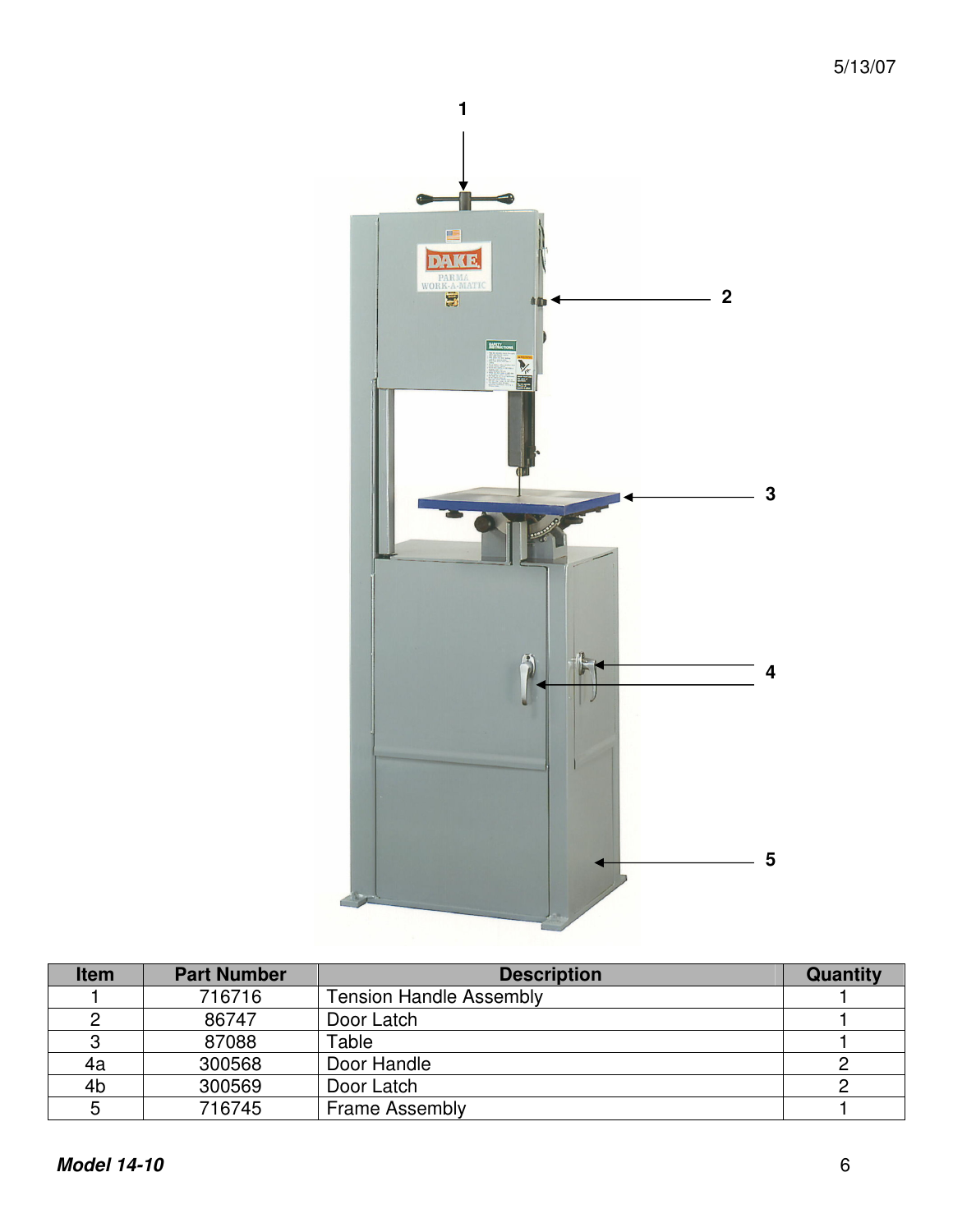

| <b>Item</b>  | <b>Part Number</b> | <b>Description</b>             | Quantity |
|--------------|--------------------|--------------------------------|----------|
|              | 716716             | <b>Tension Handle Assembly</b> |          |
|              | 86828              | <b>Tension Handle Body</b>     |          |
|              | 87104              | <b>Tension Handle</b>          | 2        |
| $\mathbf{2}$ | 716705             | <b>Wheel Assembly</b>          | 2        |
|              | 300459             | Band, Blade Wheel              |          |
|              | 300466             | <b>Retaining Ring</b>          | 2        |
|              | 300693             | Bearing, Wheel                 | 2        |
|              | 86795              | Wheel Blade - Lower/Upper      |          |
|              | 86803              | Axle Wheel Lower/Upper         |          |
|              | 86804              | Stud - Wheel                   |          |
| 3            | 300917 & 300918    | <b>Blade Guard</b>             |          |
|              | 300342             | <b>Thumb Screws</b>            | 2        |
|              | 300585             | <b>Speed Selector Label</b>    |          |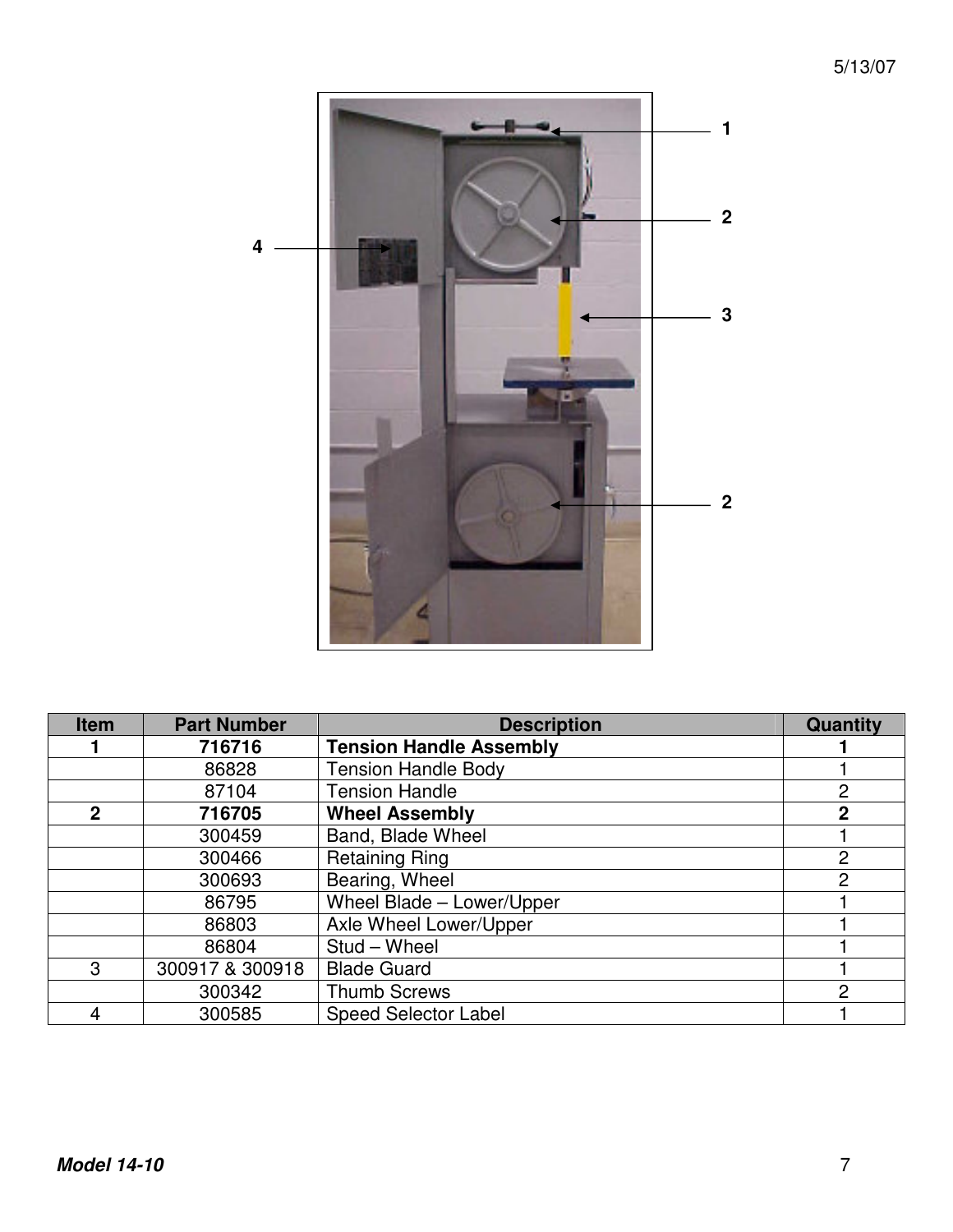

| <b>Item</b>    | <b>Part Number</b> | <b>Description</b>                      | Quantity       |
|----------------|--------------------|-----------------------------------------|----------------|
|                | 43450              | <b>Cap Screw</b>                        |                |
| $\overline{2}$ | 86827              | <b>Pillow Block</b>                     |                |
| 3              | 86830              | <b>Tension Screw</b>                    |                |
| 4              | 43447              | <b>Cap Screw</b>                        | 6              |
| 5a             | 86824              | Wheel Slide - External piece            |                |
| 5b             | 86825              | Wheel Slide Adjustment - Internal piece |                |
| 6              | 86826              | <b>Rail Wheel Slide</b>                 | 2              |
| 7a             | 43922              | <b>Nut</b>                              |                |
| 7b             | 43638              | Washer                                  |                |
| 8a             | 43452              | Soc Cap Screw 3/8-16 x 1-3/4            | 4              |
| 8b             | 43632              | Washer 5/16" flat                       | 4              |
| 9              | 43591              | Set Screw 3/8-16 x 1                    |                |
| 10             | 86810              | Guide Bar Holder                        |                |
| 11             | 300832             | Knob Assembly 1-1/2"                    |                |
| 12             | 70287              | Roll pin                                | $\overline{2}$ |
| 13             | 43451              | <b>Cap Screw</b>                        | 2              |

5/13/07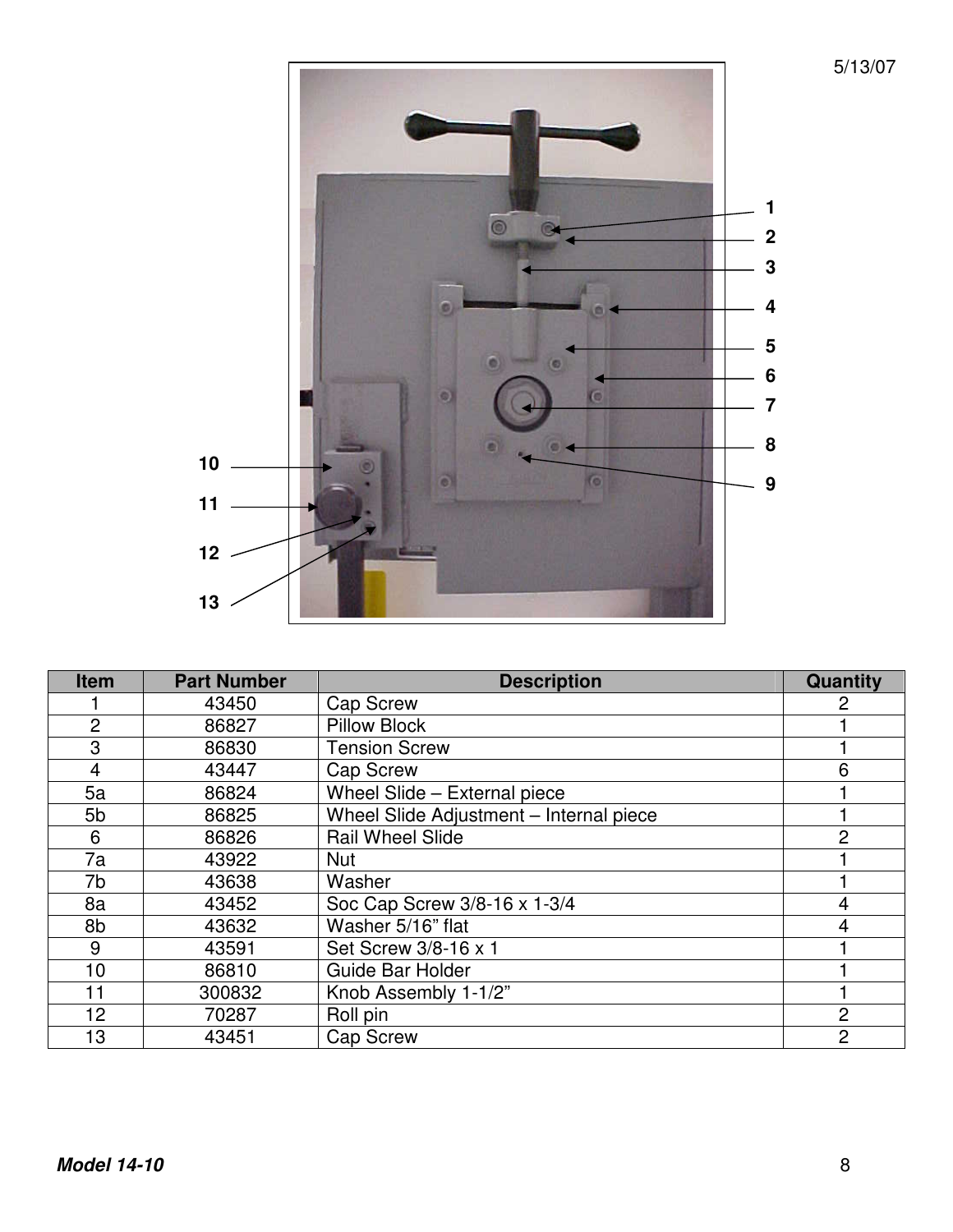

| <b>Item</b>    | <b>Part Number</b> | <b>Description</b>                                     | <b>Quantity</b> |
|----------------|--------------------|--------------------------------------------------------|-----------------|
|                | 716749             | <b>Saddle Assembly -</b>                               |                 |
|                | 87081              | <b>Table Top Base</b>                                  |                 |
| $\overline{2}$ | 87025              | <b>Table Lock</b>                                      |                 |
| 3              | 43939              | Nut, Hex Jam, 7/16-20                                  |                 |
| 4              | 44033              | Pin, Dowel                                             | 4               |
| 5              | 87078              | <b>Rocker Rings</b>                                    | $\overline{2}$  |
| 6              | 87077              | Pointer, Rocker Ring                                   |                 |
|                | 43449              | Screw, Soc Set                                         | 4               |
| 8              | 43451              | Screw, Soc Cap                                         | 2               |
| 9              | 300564             | <b>Cam Follower</b>                                    |                 |
| 10             | 43939              | Nut, Hex Jam 7/16-20                                   |                 |
| 11             | 43591              | Pin, Spiral or Roll                                    | 2               |
| 12             | 86806              | Insert, Contour Guide Insert                           |                 |
| 13             | 87034              | Lower Guide Holder $1 \times 1 - 5/8$ " x $1 - 9/16$ " |                 |
| 14             | 87033              | Guide Bracket $4$ " x $4$ " x $3/4$ " x $1$ " long     |                 |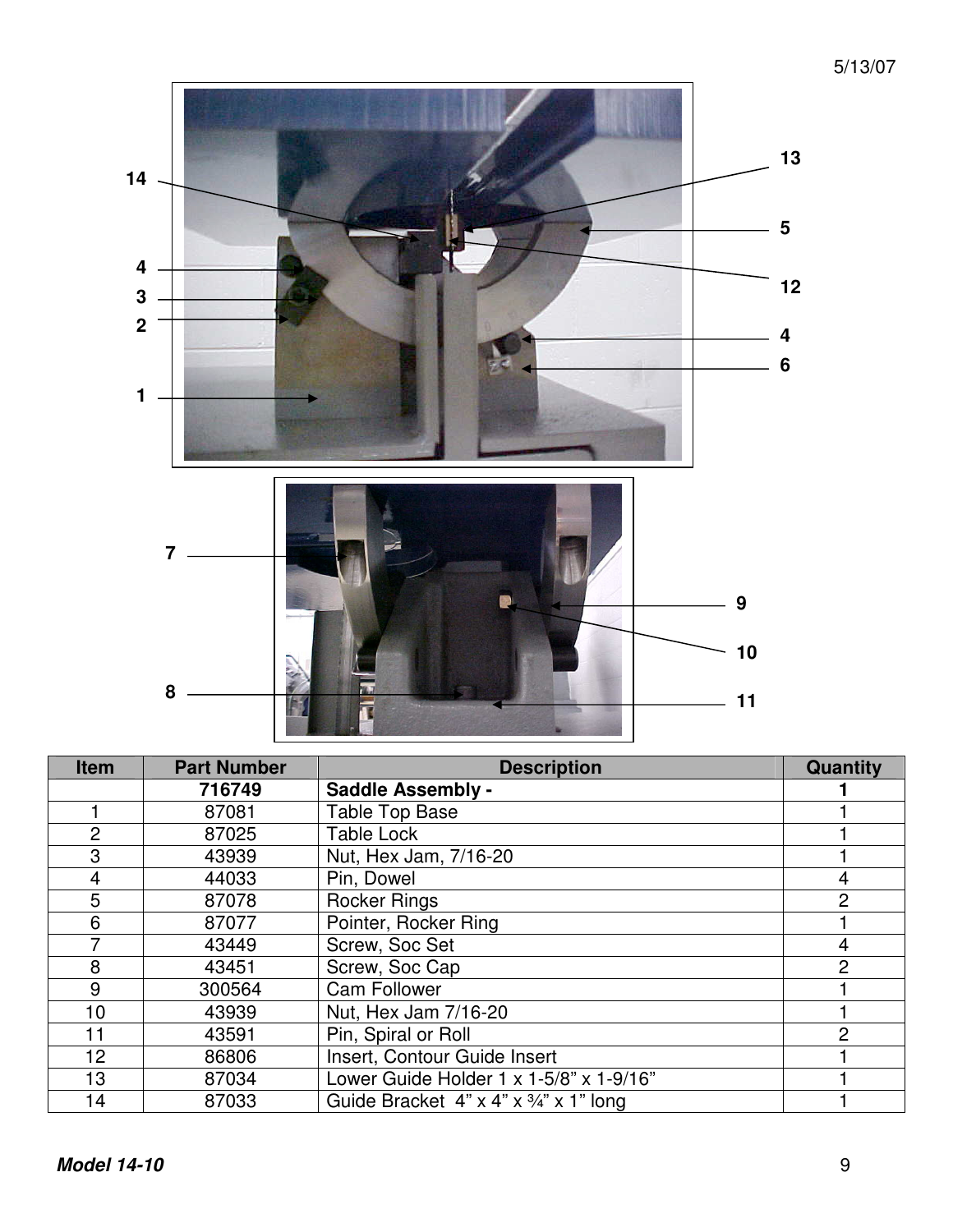

| <b>Item</b> | <b>Part Number</b> | <b>Description</b>                                | <b>Quantity</b> |
|-------------|--------------------|---------------------------------------------------|-----------------|
|             | 87029              | Guide Bar                                         |                 |
| 2           | 86912              | Upper guide stem                                  |                 |
| 3           | 43545              | Screw, Soc Cap 1-1/2-6 x 4 1/2                    |                 |
|             | 87028              | <b>Upper Guide Swivel</b>                         |                 |
| 5           | 86808              | <b>Holder Contour Insert</b>                      |                 |
| 6           | 86807A             | Insert Contour Guide 1/4" Blade Carbide           |                 |
| 6           | 86807B             | Insert Contour Guide 1/4" Blade Brass             |                 |
| 6           | 86806B             | Insert Contour Guide 1/2" Blade Brass             |                 |
| 6           | 86806A             | Insert Contour Guide 1/2" Blade Carbide           |                 |
|             | 87012              | <b>Blade Guard</b>                                |                 |
| 8           | 43545              | Screw, Soc Set #10-24 $x \frac{1}{4}$ , Cup point |                 |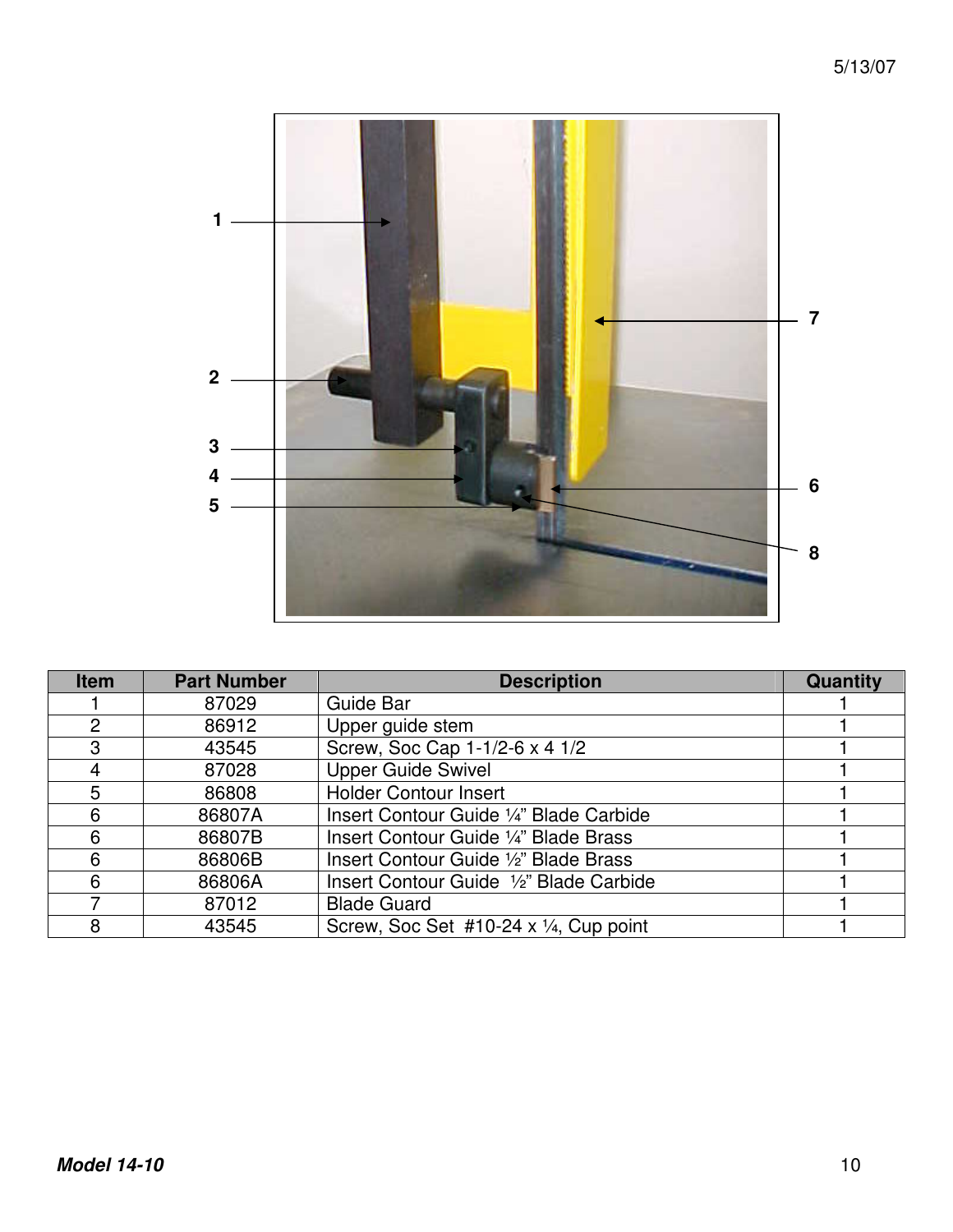

| <b>Item</b>    | <b>Part Number</b> | <b>Description</b>            | <b>Quantity</b> |
|----------------|--------------------|-------------------------------|-----------------|
|                | 300473             | Pulley, Gearbox               |                 |
|                | 77449              | Key for Pulley                |                 |
| $\overline{2}$ | 300522             | V-Belt                        |                 |
| 3              | 86798              | Motor mounting axle           |                 |
|                | 43314              | Screw, Hex cap 5/16-18 x 3/4  | 2               |
|                | 43632              | Washer 5/16 inch flat         | 2               |
| 4              | 86800              | Block, motor mounting         | $\overline{2}$  |
|                | 43450              | Screw, Soc Cap 3/8-16 x 1-1/4 | 4               |
|                | 300597             | Screw, Soc Set 1/4 - 20 x 1/4 | 2               |
| 5              | 300542             | Pulley, Motor                 |                 |
|                | 77449              | Key for Pulley                |                 |
| 6              | 300485             | Motor, Single Phase           |                 |
|                | 300486             | Motor, Three Phase            |                 |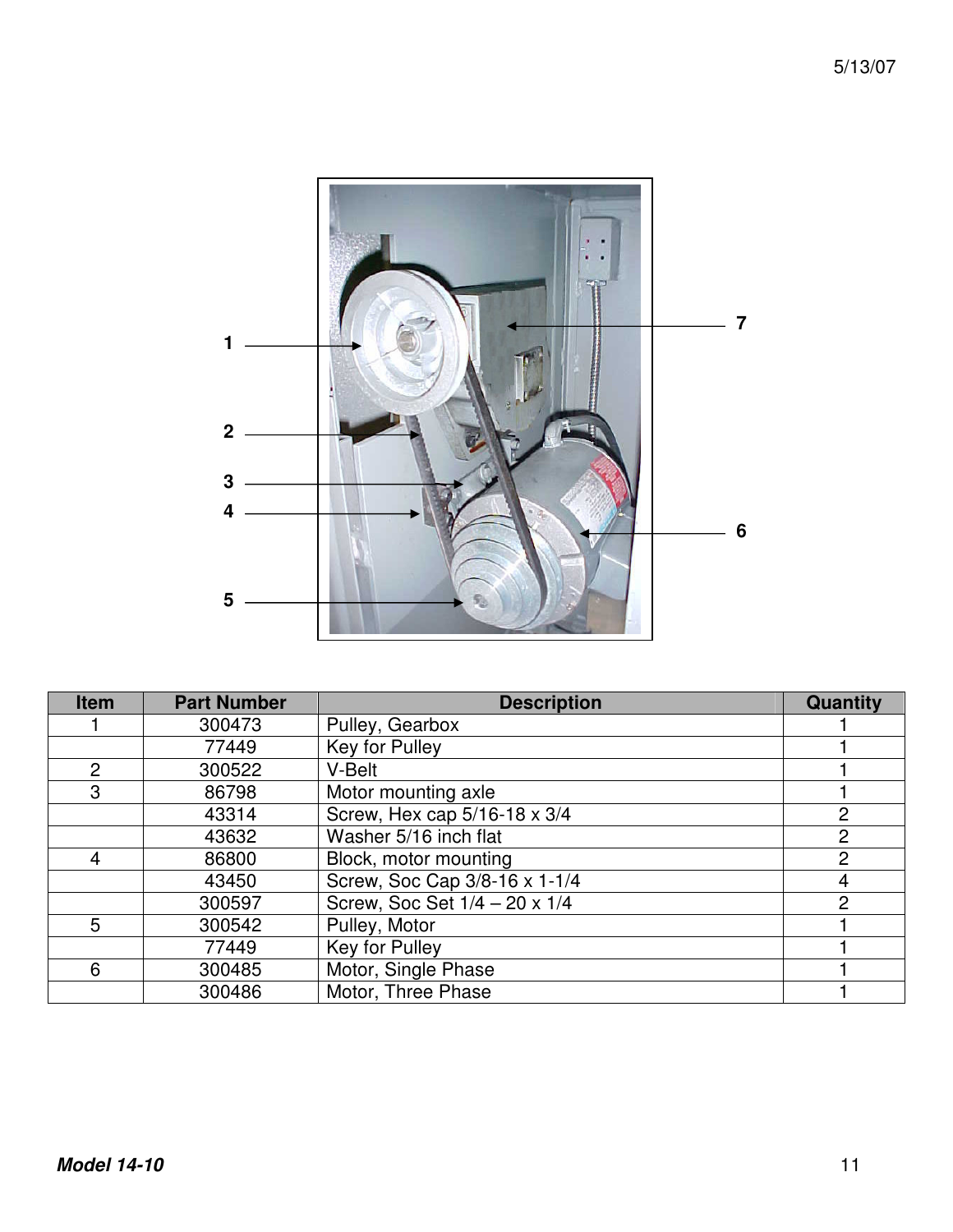